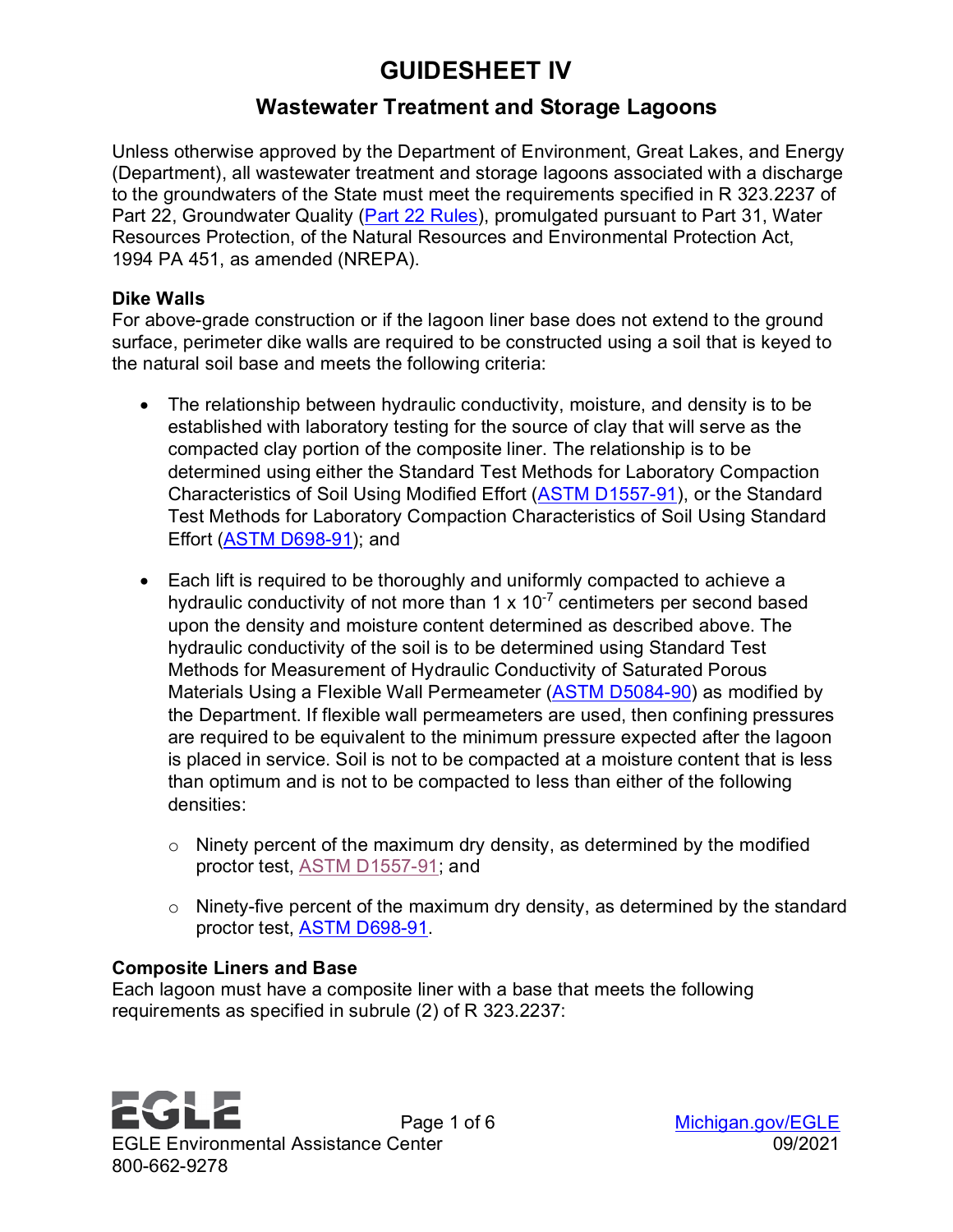The base of the composite liner is required to be a natural soil barrier, a compacted soil barrier, or a geocomposite clay liner that meets the specific criteria for each of these technologies.

### **Natural Soil Barrier Requirements**

A natural soil barrier used as a base in a composite liner system is required to meet all of the following requirements:

- The natural soil shall be free of sand lenses and not less than 10 feet thick.
- The soil shall have a saturated vertical hydraulic conductivity of not more than 1 x 10<sup>-7</sup> centimeters per second.
- The hydraulic conductivity of the soil is required to be determined using ASTM [D5084-90.](https://www.astm.org/Standards/D5084.htm) If flexible wall permeameters are used, then confining pressures are required to be equivalent to the minimum pressure expected after the lagoon is placed into service.
- The natural soil liner surface is required to be properly prepared for placement of the flexible membrane liner (FML) to remove the potential for failures to the FML.
- An engineer licensed under the Occupational Code, 1980 PA 299 [\(Act 299\)](http://www.legislature.mi.gov/documents/mcl/pdf/mcl-act-299-of-1980.pdf) as amended, is required to certify to the Department that the requirements of the rule were met during installation of the natural soil base of the composite liner. The certification is to be accomplished through spatially random testing and measurements. At least one soil test is required to be conducted and an additional test is required for every 5,000 cubic yards placed, and when the texture of the soil changes.

#### **Compacted Soil Barrier**

A compacted soil liner used as a segment of the composite liner system is required to meet all of the following:

- The compacted soil liner shall have a minimum thickness of two feet.
- The relationship between hydraulic conductivity, moisture, and density must be established with laboratory testing for the source of clay that will serve as the compacted clay portion of the composite liner. The relationship is to be determined using either the modified proctor test, **ASTM D1557-91**, or the standard proctor test, [ASTM D698-91.](https://www.astm.org/Standards/D698.htm)
- Each lift shall be thoroughly and uniformly compacted to achieve a hydraulic conductivity of not more than 1 x  $10^{-7}$  centimeters per second based upon the density and moisture content determined as described above. The hydraulic conductivity of the soil is to be determined using [ASTM D5084-90,](https://www.astm.org/Standards/D5084.htm) as modified by the Department in R 299.4920. If flexible wall permeameters are used, then confining pressures are required to be equivalent to the minimum pressure expected after the lagoon is placed in service. Soil shall not be compacted at a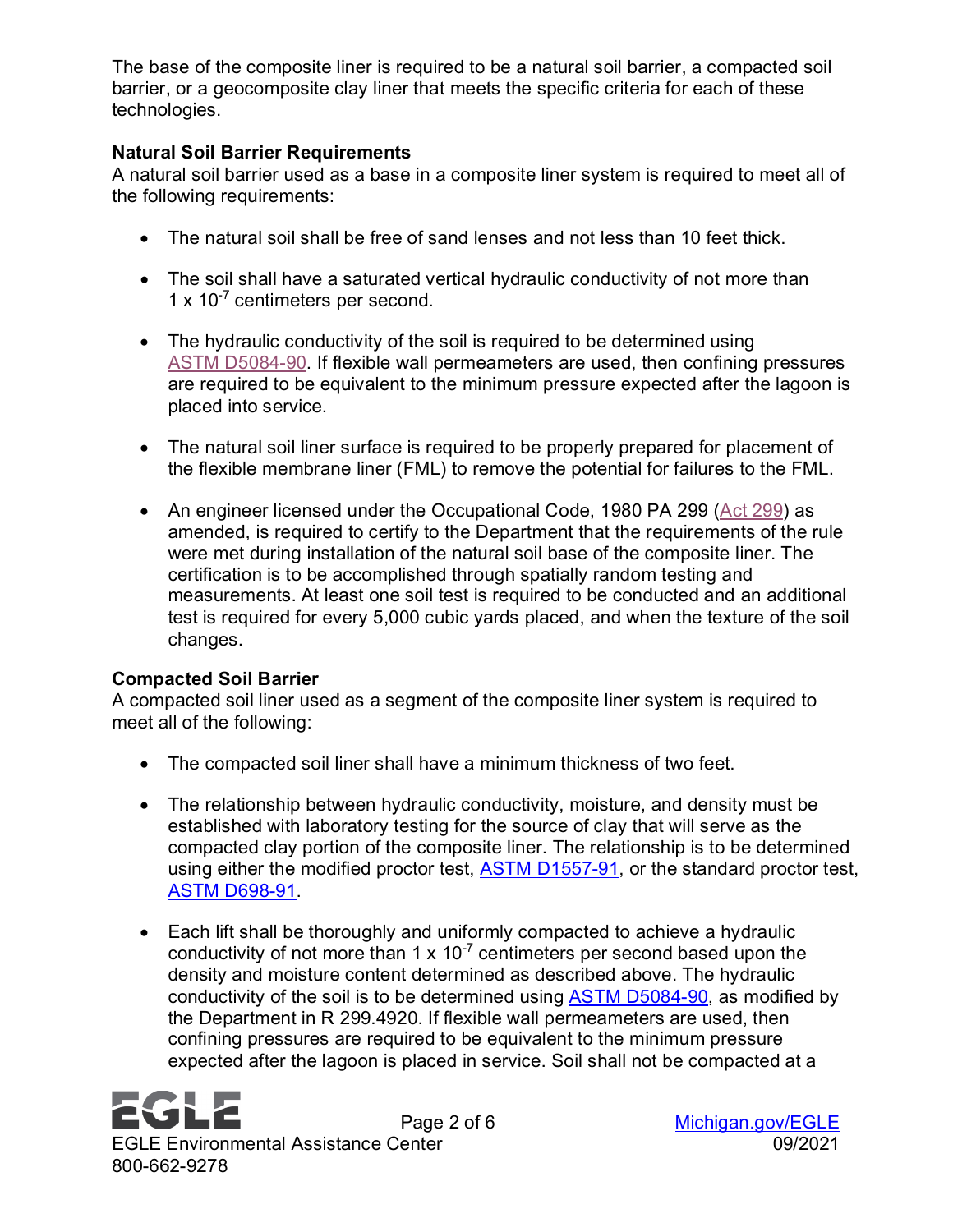moisture content that is less than optimum and are not to be compacted to less than either of the following densities:

- $\circ$  Ninety percent of the maximum dry density, as determined by the modified proctor test, [ASTM D1557-91;](https://www.astm.org/Standards/D1557) and,
- $\circ$  Ninety-five percent of the maximum dry density, as determined by the standard proctor test, [ASTM D698-91.](https://www.astm.org/Standards/D698.htm)
- The soil is to be placed so that each lift is not more than six inches after compaction.
- The compacted soil liner surface is to be prepared for placement of the FML to remove the potential for failures of the FML.
- The Department may approve alternative test and investigative methods.
- An engineer licensed under Act [299](http://www.legislature.mi.gov/documents/mcl/pdf/mcl-act-299-of-1980.pdf) is required to certify to the Department that the requirements of this rule were met during installation of the compacted soil base of the composite liner. The certification is to be accomplished through spatially random testing and measurements. At least one soil test of the compacted soil is required to be conducted and an additional test shall be conducted for every 5,000 cubic yards placed and when the texture of the soil changes.

#### **Geocomposite Clay Liners**

A geocomposite clay liner (GCL) used as a segment of a composite liner must meet all of the following requirements:

- The GCL must be a factory-manufactured hydraulic barrier consisting of sodium bentonite clay supported by geotextiles that are held together by needling, stitching, or adhesives.
- The GCL must be seamed according to the manufacturer's specifications to prevent leakage at the seams.
- The GCL must not be laid during a precipitation event and is to be covered immediately by a flexible membrane liner or by another protective cover until the flexible membrane liner can be laid directly over the GCL.
- The GCL must be installed according to the manufacturer's specifications and quality assurance and quality control plans. The installation is required to be certified by an engineer licensed under [Act 299,](http://www.legislature.mi.gov/documents/mcl/pdf/mcl-act-299-of-1980.pdf) overseeing the installation of the composite liner.

#### **Flexible Membrane Liners (FML)**

A FML required by this rule is to be placed directly over a natural soil barrier, compacted soil barrier, or geocomposite clay liner to form what is referred to as the "composite liner." The FML and its installation must meet all of the following requirements:

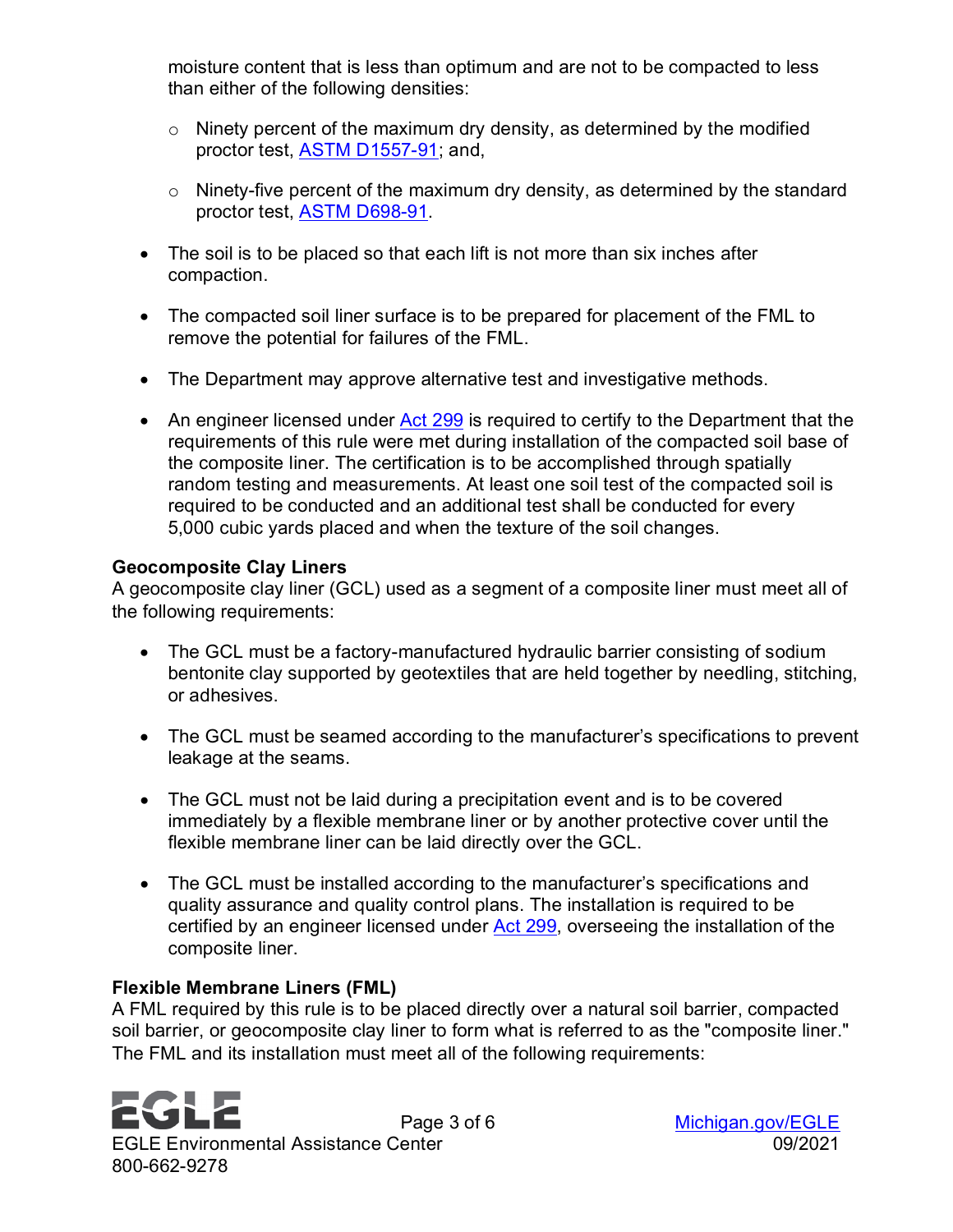- The liner must be a minimum of 40 mils thick polyvinyl chloride (PVC) or 60 mils thick high-density polyethylene (HDPE). Other materials and thicknesses may be used if the Department determines before installation, that the proposed material and thickness are sufficient to ensure that the integrity of the liner is not compromised due to contact with the soil base, wastewater, climatic conditions; or the stress of installation; or daily operation.
- An FML is required to be covered immediately after placement. The FML is to be covered by an adequate thickness of soil or other material approved by the Department to prevent puncture by equipment and to protect the exposed portion of the FML from degradation by ultraviolet light.
- The FML is to be placed upon a foundation or base capable of providing support to the liner and resistant to pressure gradients above and below the liner to prevent slope failure and failure of the liner due to settlement, compression, or uplift.
- The FML must cover the entire area of earth material that would be in contact with the treated or stored effluent.
- The slopes over which a FML is to be placed may not exceed a grade of 25 percent unless the owner and operator can demonstrate slope stability for slopes with steeper grades.

#### **FML Seams**

The field seams of an FML shall meet all of the following requirements:

- Seaming is to be done in accordance with the minimum industry standards. The shear strength and peel strength of the seams must be adequate to maintain the integrity of the seam under all operating conditions.
- Horizontal seams are not to occur on side slopes.
- Horizontal seams are to be located not less than five feet from the toe of the slope.
- Field seams are to be installed parallel to the line of maximum slope.
- The seam area shall be free of moisture, dust, dirt, debris, and foreign material of any kind before seaming.
- No field seaming is to be done in weather conditions that would adversely affect the integrity of the seam.
- An engineer licensed under [Act 299](http://www.legislature.mi.gov/documents/mcl/pdf/mcl-act-299-of-1980.pdf) must certify to the Department that all necessary quality assurance testing was conducted to ensure that the FML was installed appropriately.

## **Quality Assurance Reporting**

As indicated previously, the owner and operator of a facility must ensure that a properly licensed engineer certifies in a report to the Department's Water Resources Division

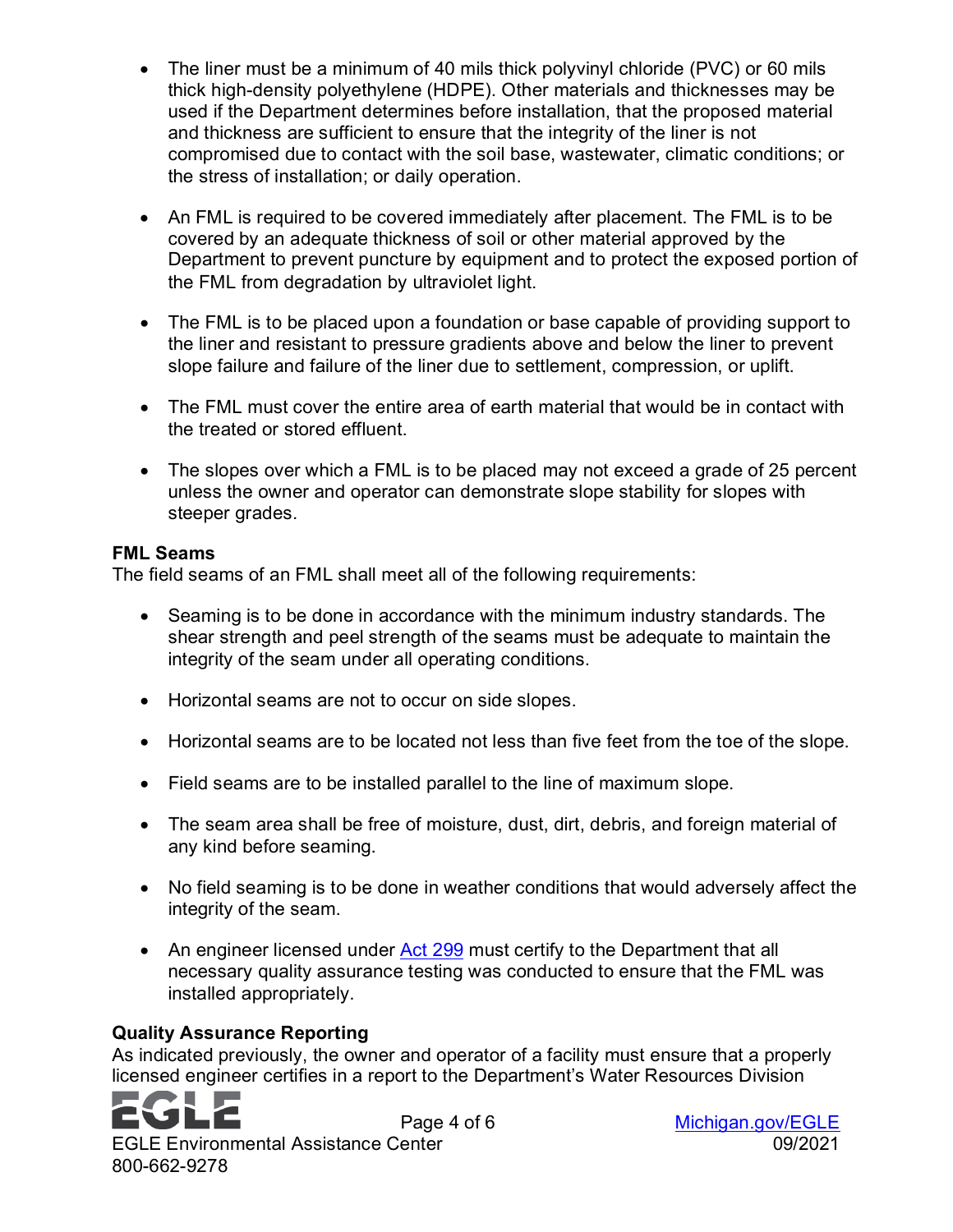(WRD) that the installation of the natural soil base barriers, compacted soil base, GCL, and FML were completed in accordance with approved plans and that all necessary quality assurance testing was completed. The report must include:

- A narrative of the results of the quality assurance tests.
- Construction records for each component of the composite liner, including all field notes and results of all quality assurance tests. Drawings should be prepared which reference the location of each test to the respective result.
- A summary of the testing methods used in determining quality assurance.
- For quality assurance test results that did not meet specifications contained in the approved engineering plans, the methods for bringing the components of the composite liner into compliance with approved specifications.
- A set of as-built plans, signed and sealed by the properly licensed engineer. At a minimum, the as-built plans should include the following:
	- o Dimensions, location, and elevation of the base of the excavation.
	- o Elevations of the surface and the base of the clay liner(s).
	- o Elevations of the surface of the protective layer.
	- $\circ$  Cross sections of the lagoon(s), including dike locations, keying details, and FML anchor trench details.
- All elevations are to be  $\pm$  0.5 feet, United States Geological Survey Datum.
- A membrane panel layout drawing showing; panel and seam locations, repair locations, slope directions, and slope toe locations.

## **Alternative Lagoon Standards**

The Department may approve a storage or treatment lagoon liner that does not meet one or more of the requirements specified in the rules if the applicant demonstrates that the requirements of either of the following provisions are met:

- The lagoon holds only wastewater that meets the standards of R 323.2222.
- The existing system or the proposed design provides equal or greater environmental protection (EEP) than the protection provided by a lagoon liner constructed according to the rules of an existing system. The demonstration can be made by either of the following:
	- $\circ$  Through an exfiltration test that demonstrates, to the Department's satisfaction, that the lagoon is not leaking at a rate likely to impact groundwater. However, the Department has previously determined that exfiltration testing (via water